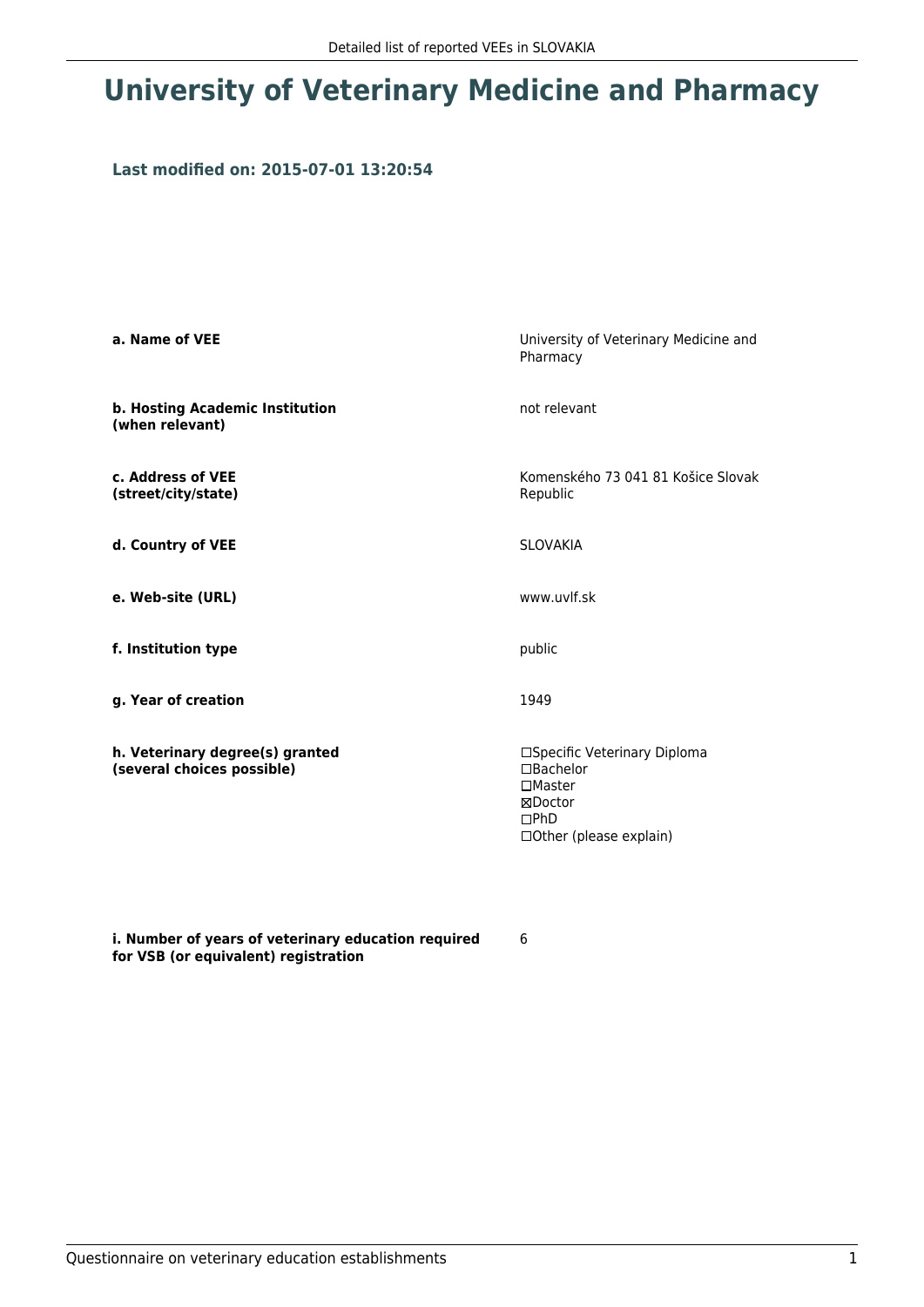## **j. Average number of veterinary students per class within the establishment**

|                                                                                                   | 1st Year                                                                                                                                                               | 151-200 |
|---------------------------------------------------------------------------------------------------|------------------------------------------------------------------------------------------------------------------------------------------------------------------------|---------|
|                                                                                                   | 2d Year                                                                                                                                                                | 101-150 |
|                                                                                                   | 3d Year                                                                                                                                                                | 101-150 |
|                                                                                                   | 4th Year                                                                                                                                                               | 51-100  |
|                                                                                                   | 5th Year                                                                                                                                                               | 51-100  |
|                                                                                                   | 6th Year                                                                                                                                                               | 51-100  |
|                                                                                                   | 7th Year                                                                                                                                                               |         |
| k. Average number of veterinary graduates per year<br>from the establishment                      | 101-150                                                                                                                                                                |         |
| I. Minimum education required for admission to the<br>establishment<br>(several choices possible) | ⊠High School University Entrance<br>Oualification<br>□Pre-Veterinary Science Diploma<br>□Pre-Veterinary Science Degree<br>□ Other specific VEE entrance qualifications |         |
| m. Is there a selection procedure at<br>(several choices possible)                                | □National level<br>$\Box$ State level<br>⊠Establishment level                                                                                                          |         |